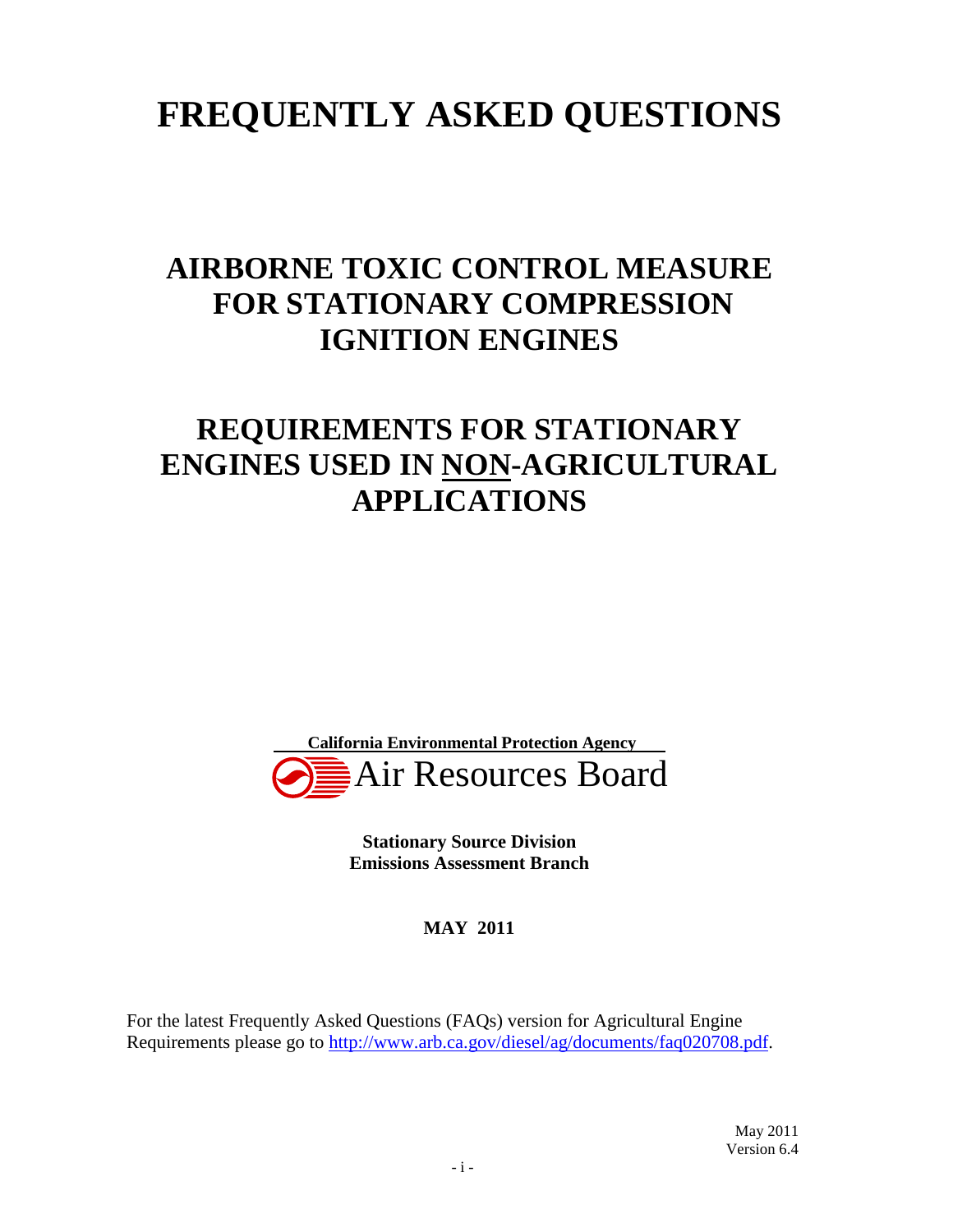# **TABLE OF CONTENTS**

| <b>Contents</b>                                     | Page         |
|-----------------------------------------------------|--------------|
| <b>General Questions</b>                            | $\mathbf{1}$ |
| Compliance                                          | 6            |
| <b>Emission Standards</b>                           | 7            |
| Exemptions                                          | 8            |
| Fuel                                                | 8            |
| <b>Engine Sales</b>                                 | 9            |
| Portable vs. Stationary                             | 10           |
| <b>Reporting Requirements</b>                       | 10           |
| <b>Test Method</b>                                  | 10           |
| Verified Emission Control Systems                   | 11           |
| <b>Certification Data for Stationary CI Engines</b> | 11           |
| AB 2588                                             | 12           |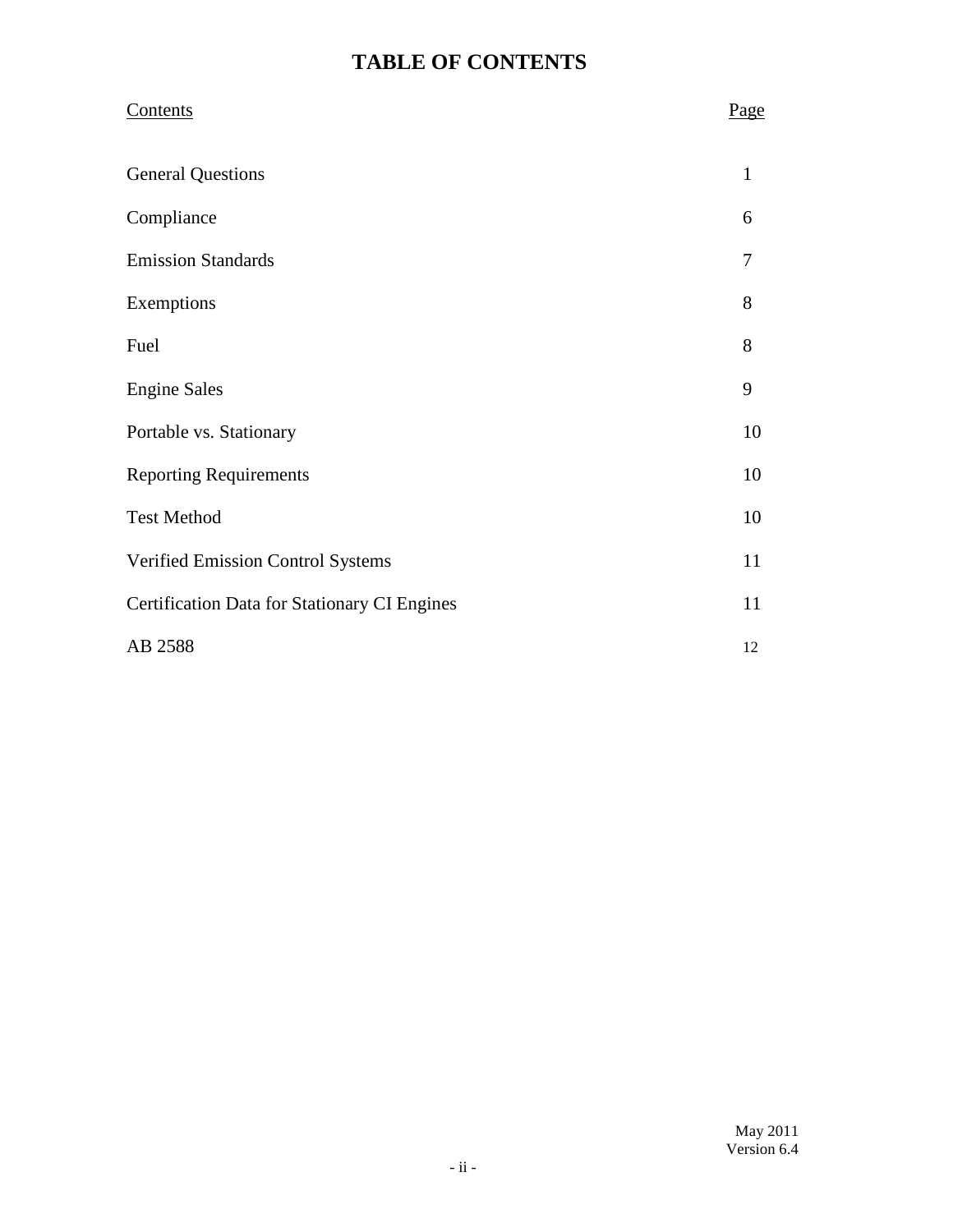### **General Questions**

### 1. **Q: Why develop ATCMs for diesel-fueled engines?**

 A: In 1998, the Board identified diesel particulate matter (PM) as a toxic air contaminant (TAC). To reduce public exposure to diesel PM, in 2000, the Board approved the Risk Reduction Plan to Reduce Particulate Matter Emissions from Diesel-Fueled Engines and Vehicles (Risk Reduction Plan). Integral to this plan is the implementation of control measures to reduce diesel PM such as the ATCM for stationary diesel-fueled engines.

### 2. **Q: What airborne toxic control measures (ATCMs) or regulations have been promulgated for diesel engines and diesel fuel?**

 A: As of 2011, the following ATCMs/regulations have been adopted to reduce emissions of diesel PM and criteria pollutants:

| Public Transit Bus Fleet Rule and Emission                                                            |                                                     |  |
|-------------------------------------------------------------------------------------------------------|-----------------------------------------------------|--|
| <b>Standards for New Urban Buses</b>                                                                  |                                                     |  |
|                                                                                                       |                                                     |  |
| <b>Stationary Compression Ignition Engines</b>                                                        | Mobile Cargo Handling Equipment at Ports and        |  |
| (agricultural and non-agricultural operations)                                                        | Intermodal Rail Yards                               |  |
| On-Road Heavy-Duty Diesel-Fueled                                                                      | Limit School Bus Idling and Idling at Schools       |  |
| Residential and Commercial Solid Waste                                                                |                                                     |  |
| <b>Collection Vehicles</b>                                                                            |                                                     |  |
| In-Use Diesel-Fueled Transport Refrigeration                                                          | Limit Diesel-Fueled Commercial Motor Vehicle        |  |
| Units (TRU) and TRU Generator Sets, and                                                               | Idling                                              |  |
| Facilities Where TRUs Operate                                                                         |                                                     |  |
| Diesel Particulate Matter from Portable                                                               | On-Road Heavy-Duty Diesel - Fueled Public Agency    |  |
| Engines Rated at 50 Horsepower and Greater                                                            | and Utility Fleets                                  |  |
| The California Diesel Fuel Regulations                                                                | Statewide Portable Equipment Registration Program   |  |
| In-Use Off-Road Diesel Vehicles                                                                       | Auxiliary Diesel Engines Operated on Ocean-Going    |  |
|                                                                                                       | Vessels At-Berth In a California Port               |  |
| Limiting Onboard Incineration on Cruise                                                               | In-Use On-Road Diesel-Fueled Heavy-Duty Drayage     |  |
| Ships and Oceangoing Ships                                                                            | <b>Trucks</b>                                       |  |
| Fuel Sulfur and Other Operational                                                                     | Emission Limits and Requirements for Diesel Engines |  |
| <b>Requirements for Ocean-Going Vessels</b>                                                           | on Commercial Harbor Craft Operated Within          |  |
| Within California Waters and 24 Nautical                                                              | California Waters and 24 Nautical Miles of the      |  |
| Miles of the California Baseline                                                                      | California Baseline                                 |  |
| Reduce Emissions of Diesel Particulate Matter, Oxides of Nitrogen and Other Criteria Pollutants, from |                                                     |  |
| In-Use Heavy-Duty Diesel-Fueled Vehicles (on-road)                                                    |                                                     |  |

 For more information on a specific adopted or planned measure, please visit the Diesel Risk Reduction Program webpage at <http://www.arb.ca.gov/diesel/dieselrrp.htm>, the Diesel Fuel Program webpage at [http://www.arb.ca.gov/fuels/diesel/diesel.htm,](http://www.arb.ca.gov/fuels/diesel/diesel.htm) the Airborne Toxic Control Measures webpage at <http://www.arb.ca.gov/toxics/atcm/atcm.htm> or the Diesel Activities - Mobile Equipment and Vehicles webpage at [http://www.arb.ca.gov/diesel/mobile.htm,](http://www.arb.ca.gov/diesel/mobile.htm) which contains Marine and Related links.

### 3. **Q: What is the regulatory history for the Stationary Engine ATCM and what does it regulate?**

 A: The ATCM for stationary diesel engines was originally adopted by the Air Resources Board (ARB or Board) at the February 26, 2004, Board Hearing. On November 8, 2004, the Final Regulation Order for the ATCM was approved by the Office of Administrative Law (OAL) and filed with the Secretary of State. The rulemaking became effective December 8, 2004. Among other provisions, the ATCM established emission standards and fuel use requirements for new and in-use stationary engines used in prime and emergency back-up applications (non-agricultural) and for new stationary engines used in agricultural applications.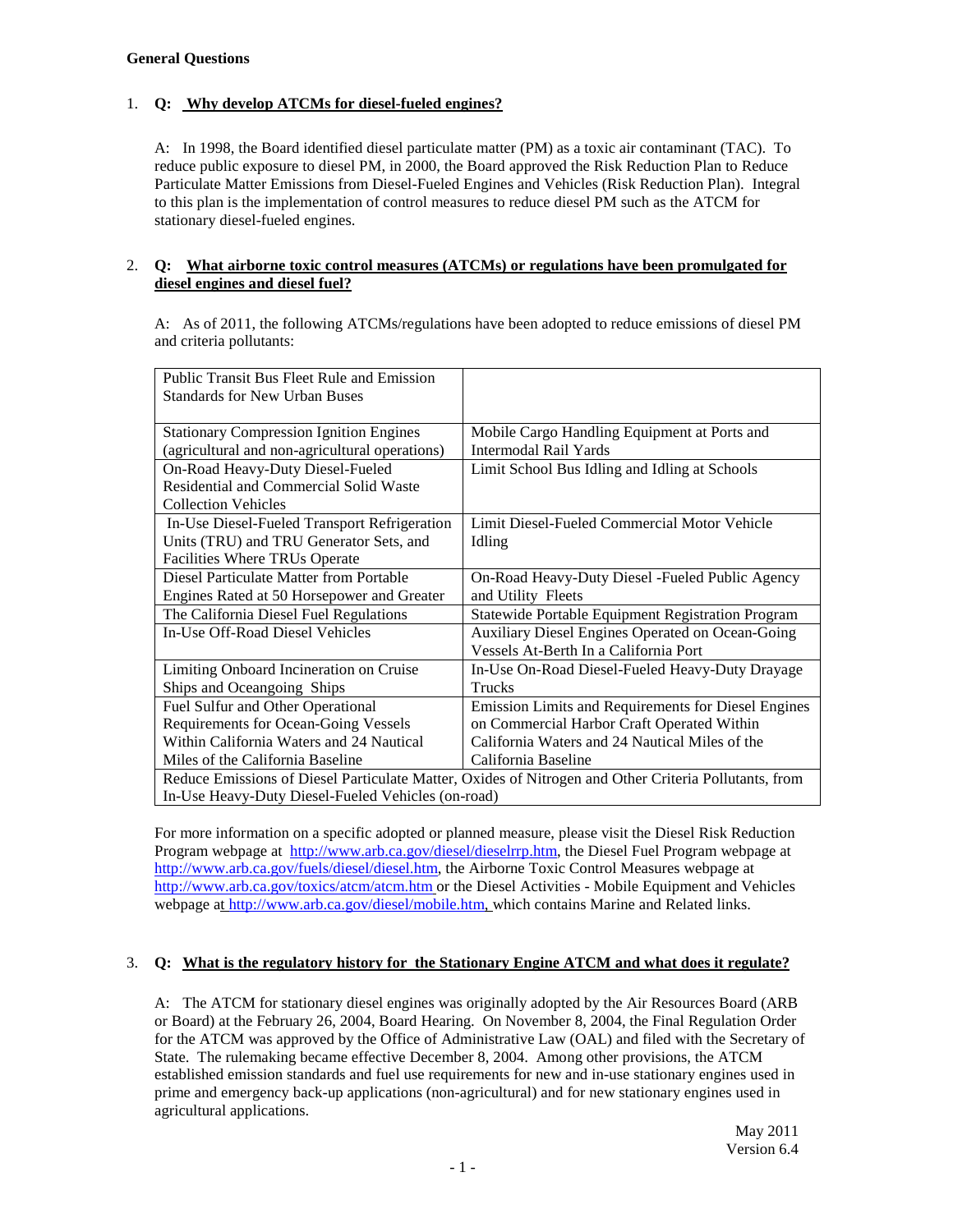A modification of the 2004 action was necessary to address the required PM emission standard for new agricultural engines. Therefore, an Emergency Regulatory Amendment was heard at the March 17, 2005 Board Hearing. On April 4, 2005, the Office of Administrative Law approved the amendments to the ATCM which removed the requirement that new stationary agriculture pump engines meet the 0.15g/bhp-hr PM standard. Instead, such engines must meet the appropriate Tier 2 emissions standard. The Board approved a temporary emergency action (Resolution 05-29) to replace the 0.15 g/bhp-hr PM standard for these engines with the appropriate ARB and federal new off-road/nonroad engine certification standards. Following this emergency rulemaking proceeding, ARB conducted another rulemaking in accordance with all procedural requirements of the California Administrative Procedure Act to make a modified version of the emergency amendments permanent at the May 26, 2005 Board Hearing. The final rulemaking package was approved by OAL and filed with the Secretary of the State on September 9, 2005. The regulation became effective that same day.

 In November 2006, the Board approved amendments to the ATCM to include requirements for stationary in-use agricultural engines. Additional amendments addressed implementation and compliance issues primarily involving non-agricultural emergency standby and prime engines. These issues included streamlining certain fuel reporting requirements, updating electricity tariff schedules, modifying the definitions of California (CARB) diesel fuel and alternative diesel fuel, an alternative compliance demonstration option to the 0.01 g/bhp-hr diesel PM standard, and a "sell-through" provision to allow stationary diesel-fueled engine wholesalers and retailers to sell (and owners or operators to use) stock engines that do not meet new, more stringent emissions standards when they become effective. The amendments also authorized the Executive Officer or local air district to allow the sale, purchase, or installation of a new stock engine from the previous model year to meet new stationary diesel-fueled engine emission standards, if verifiable information is provided documenting that current mode year engines meeting the new emission standards are not available in sufficient numbers or in a sufficient range of makes, models, and horsepower ratings. The OAL approved the amendments on September 18, 2007, which became effective October 18, 2007.

 In October 2010, the Board approved amendments to the ATCM to more closely align with the emission standards for new stationary diesel-fueled emergency standby engines, including direct-drive fire pump engines, and new prime engines with the federal Standards of Performance for Stationary Compression- Ignition Internal Combustion Engines (NSPS) promulgated July 11, 2006. Amendments to help clarify provisions in the ATCM and address new information, and to remove provisions no longer needed were also approved.

The OAL approved the amendments on May 19, 2011 and became effective the same day.

# 4. **Q: What are the health effects of exposure to diesel particulate matter?**

 A: Diesel engines emit a complex mixture of air pollutants, composed of gaseous and solid material. The visible emissions in diesel exhaust are known as particulate matter or PM, which includes carbon particles or "soot." In 1998, following a 10-year scientific assessment process, ARB identified diesel PM as a toxic air contaminant based on its potential to cause cancer and other health problems, including respiratory illnesses, and increased risk of heart disease. Subsequent to this action, research has shown that diesel PM also contributes to premature deaths. Health risks from diesel PM are highest in areas of concentrated emissions, such as near ports, railyards, freeways, or warehouse distribution centers. Exposure to diesel PM is a health hazard, particularly to children whose lungs are still developing and the elderly who may have other serious health problems.

# 5. **Q: Who is affected by the ATCM?**

 A: Both private businesses and public agencies operating stationary prime and emergency standby diesel engines in California are subject to the ATCM. Emergency standby engines are those that are used only when normal power or natural gas service fails or when needed for fire suppression or flood control. Prime engines are those that are not used for emergency standby purposes. Examples of businesses that are affected include private schools and universities, private water treatment facilities, hospitals, power generation, communications, broadcasting, building owners, agricultural production, banks, hotels,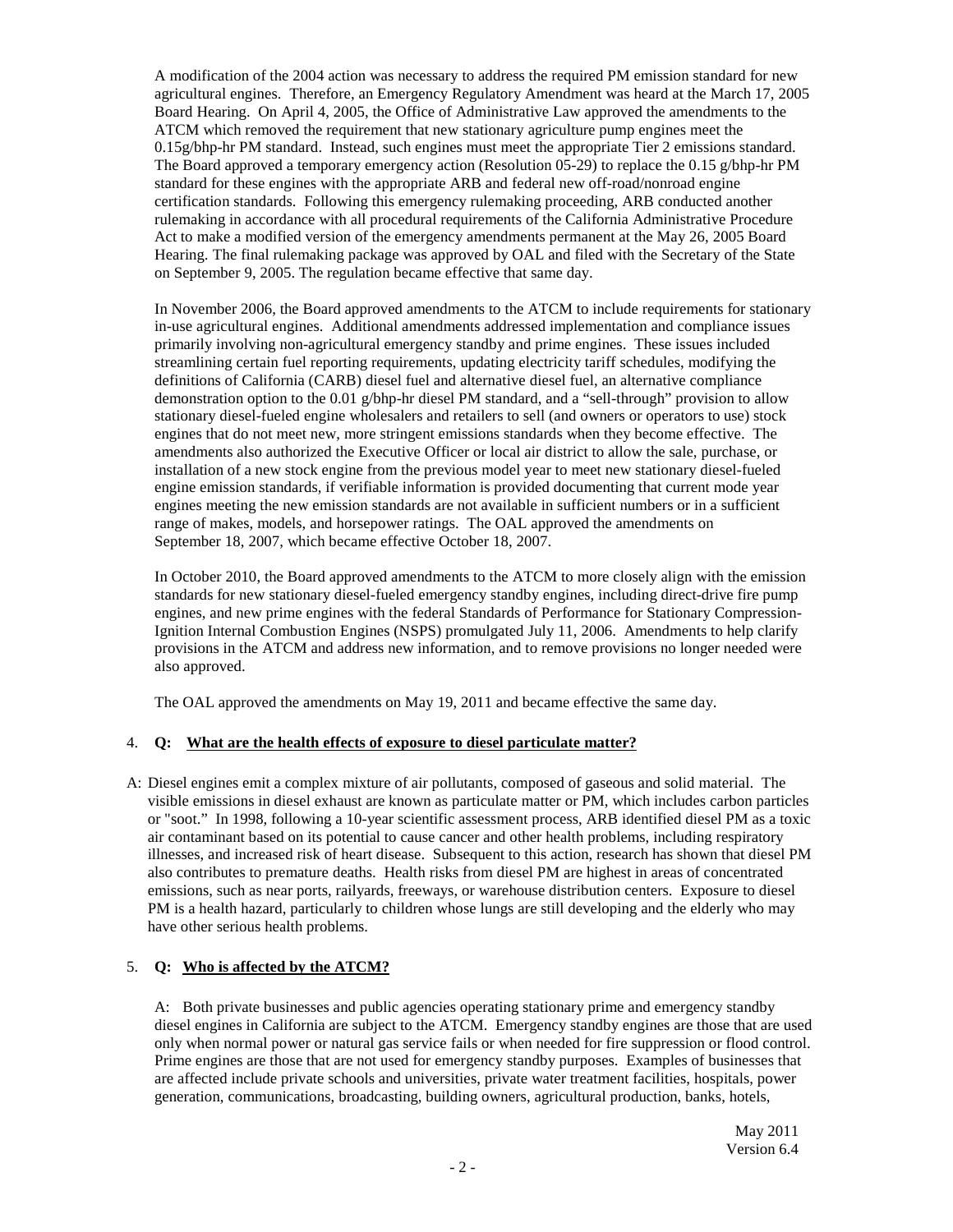refiners, resorts, recycling centers, quarries, wineries, dairies, food processing, and manufacturing entities. A variety of public agencies are also affected including military installations, prisons and jails, public schools and universities, and public water and wastewater treatment facilities.

### 6. **Q: What are the operating requirements and emission standards of the ATCM?**

 A: **New Stationary Emergency Standby Engine Standards:** The ATCM requires a 0.15 g/bhp-hr PM emission limit for all stationary CI engines greater than or equal to 50 hp. Annual maintenance and testing hours are limited to 50 hours per calendar year. New emergency standby engines are required to meet the applicable NMHC+NOx, HC, and CO tier 2 or tier 3 nonroad CI engine emission standards, and tier 4 standards that do not require add-on controls.

 After December 31, 2008, and beginning in model year 2007, any stationary diesel-fueled CI engine, except for fire pump engines, installed in California must be certified to the new nonroad CI engine certification emission standards for all pollutants. Table 1 of the ATCM specifies the emission limits by model year for ranges in maximum power of the engine. Any pre-2007 model year new CI engine installed after December 31, 2008, must meet at a minimum the 2007 model year emission standards **for all pollutants** based on the maximum horsepower of the engine installed (refer to Table 1 in ATCM for emission limits for PM, NMHC+NOx, and CO).

### **New Stationary Diesel-Fueled Emergency Standby CI Engines > 50 HP**

#### **New Emergency Standby Engines**

- Diesel PM limit of ≤0.15 g/bhp-hr, •
- Refer to Table 1in ATCM for NMHC+NOx and CO standards •
- And ≤50 hours per year for maintenance and testing purposes. •

### **OR UPON DISTRICT APPROVAL**

- Diesel PM limit of  $\leq 0.01$  g/bhp-hr, •
- And 51 to 100 hours per year for maintenance and testing purposes. •

### **New Stationary Direct-Drive Emergency Standby Fire Pump Engines > 50 HP**

 The 2010 amendments to the ATCM harmonized the emission standards and certification requirements for this subset of stationary emergency standby engines with the federal New Source Performance Standards for Stationary CI Internal Combustion Engines (40 CFR § 60.4202 (d)). Table 2 of the ATCM provides the emission limits for PM, NMHC+NOx, and CO.

 40 CFR § 60.4202 (d) requires manufacturers beginning with the model years in the following table to certify their stationary fire pump CI engines to the applicable emission standards (Table 2 of ATCM) for the same model year and NFPA nameplate power.

| <b>Certification Requirements For Stationary Fire Pump Engines</b> |                            |  |  |
|--------------------------------------------------------------------|----------------------------|--|--|
| <b>Engine Power</b>                                                | <b>Starting Model Year</b> |  |  |
| kW < 75<br>(hp < 100)                                              | 2011                       |  |  |
| $75 \leq KW < 130$<br>$(100 \le hp < 175)$                         | 2010                       |  |  |
| $(175 \le hp \le 750)$<br>$130 \leq KW \leq 560$                   | 2009                       |  |  |
| (hp > 750)<br>kW > 560                                             | 2008                       |  |  |

# **New Stationary Prime CI engines > 50 HP**

 In addition to meeting the applicable emission standards for all pollutants in Table 4 of the ATCM, there are additional requirements (e.g., deadlines) for installing new prime or non-emergency engines from a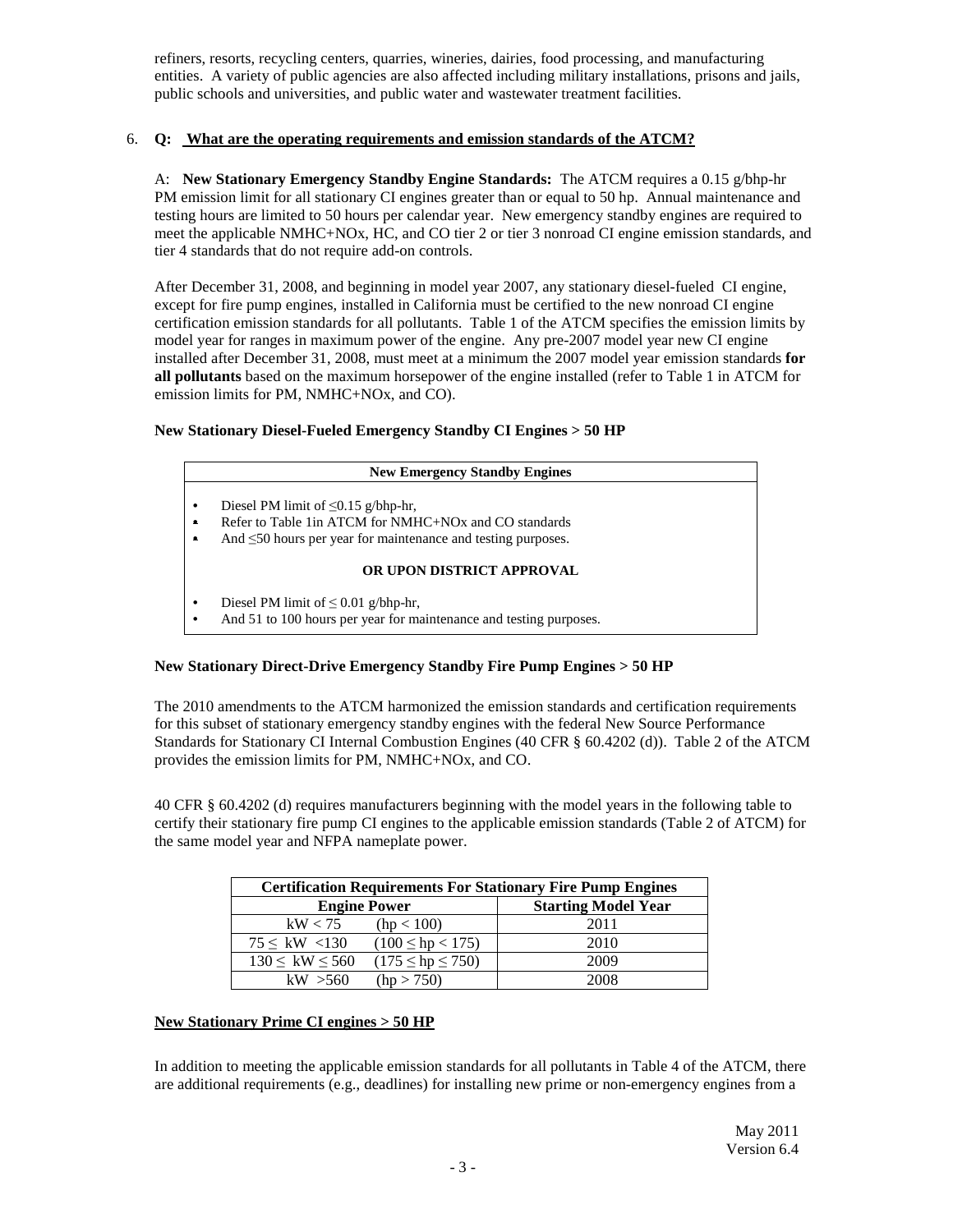previous model year. The following requirements are considered the "sell-through" provisions for new prime engines, which is aligned with 40 CFR § 60.4208 (c)-(f) of the NSPS.

 (c) After December 31, 2014, owners and operators may not install "prime" stationary CI engines with a maximum engine power greater than or equal to 19 kW (25 hp) and less than 56 kW (75 hp) that do not meet the applicable requirements for 2013 model year non-emergency engines. (A two-year sell-through provision)

 (d) After December 31, 2013, owners and operators may not install "prime" stationary CI engines with a maximum engine power greater than or equal to 56 kW (75 hp) and less than 130 kW (175 hp) that do not meet the applicable requirements for 2012 model year non-emergency engines. (A two-year sell-through provision)

 (e) After December 31, 2012, owners and operators may not install "prime" stationary CI engines with a maximum engine power greater than or equal to 130 KW (175 HP), including those above 560 KW (750 HP), that do not meet the applicable requirements for 2011 model year non-emergency engine. (A two-year sell-through provision)

 (f) After December 31, 2016, owners and operators may not install "prime" stationary CI engines with a maximum engine power greater than or equal to 560 KW (750 HP) that do not meet the applicable requirements for 2015 model year non-emergency engines. (A two-year sell-through provision from tier 4 interim to tier 4 final)

 The following table provides a summary of the previously mentioned deadlines for the installation of a new stationary prime diesel-fueled CI engine beginning in the year 2012 as specified in 40 CFR § 60.4208 (c)-(f).

| <b>Engine Power</b>                                                  | <b>Requirements - Model Year</b> | <b>After Deadline-Date</b> |
|----------------------------------------------------------------------|----------------------------------|----------------------------|
| $19 \leq \text{kW}$ <56 (25 \le HP < 75)                             | 2013                             | December 31, 2014          |
| $56 \leq KW < 130$ (75 $\leq$ HP $<$ 175)                            | 2012                             | December 31, 2013          |
| (HP $\geq$ 175) and<br>$KW \geq 130$<br>those $>560$ kW (hp $>750$ ) | 2011                             | December 31, 2012          |
| $\geq 560$ kW $\geq 750$ hp)                                         | 2015                             | December 31, 2016          |

 After December 31, 2008, and prior to the deadlines specified in the above table, any pre 2007 model  year **(new or in-use)** stationary diesel-fueled CI engine installed to meet the new prime engine standards for CI engines must meet at a minimum the applicable 2007 model year standards specified in Table 4 of ATCM for all pollutants.

| <b>Emergency Standby</b>                                                                                                                                                                                                                                                                                                                                                                     | <b>Prime</b>                                                                                                                                                                                                                    |
|----------------------------------------------------------------------------------------------------------------------------------------------------------------------------------------------------------------------------------------------------------------------------------------------------------------------------------------------------------------------------------------------|---------------------------------------------------------------------------------------------------------------------------------------------------------------------------------------------------------------------------------|
| Emergency use: not limited by ATCM<br>Maintenance and Testing:<br>$\bullet$<br>$\langle$ 20 hours/year: Not limited by the ATCM;<br>21 to 30 hours/year: Diesel PM limit of<br>۰.<br>$< 0.40$ g/bhp-hr;<br>31 to 50 hours/year: District approval and Diesel<br>۰.<br>PM limit of $< 0.15$ g/bhp-hr;<br>51 to 100 hours/year: District approval and<br>Diesel PM limit of $< 0.01$ g/bhp-hr. | Diesel PM limit of $< 0.01$ g/bhp-hr; or<br>Reduce Diesel PM emissions by 85%; or<br>Reduce Diesel PM emissions by 30% by<br>January 1, 2006, and meet Diesel PM<br>limit of 0.01 g/bhp-hr limit no later than<br>July 1, 2011. |

### **New Stationary Diesel Engines < 50 HP**

7. Q. What are the emission standards for new stationary diesel-fueled CI engines less than or equal to 50 hp?

 A: **New Prime and New Emergency Standby Engines < 25 hp:** The tier 4 final off-road emission standards for CI engines less than 25 hp were effective on January 2008. Engine manufacturers have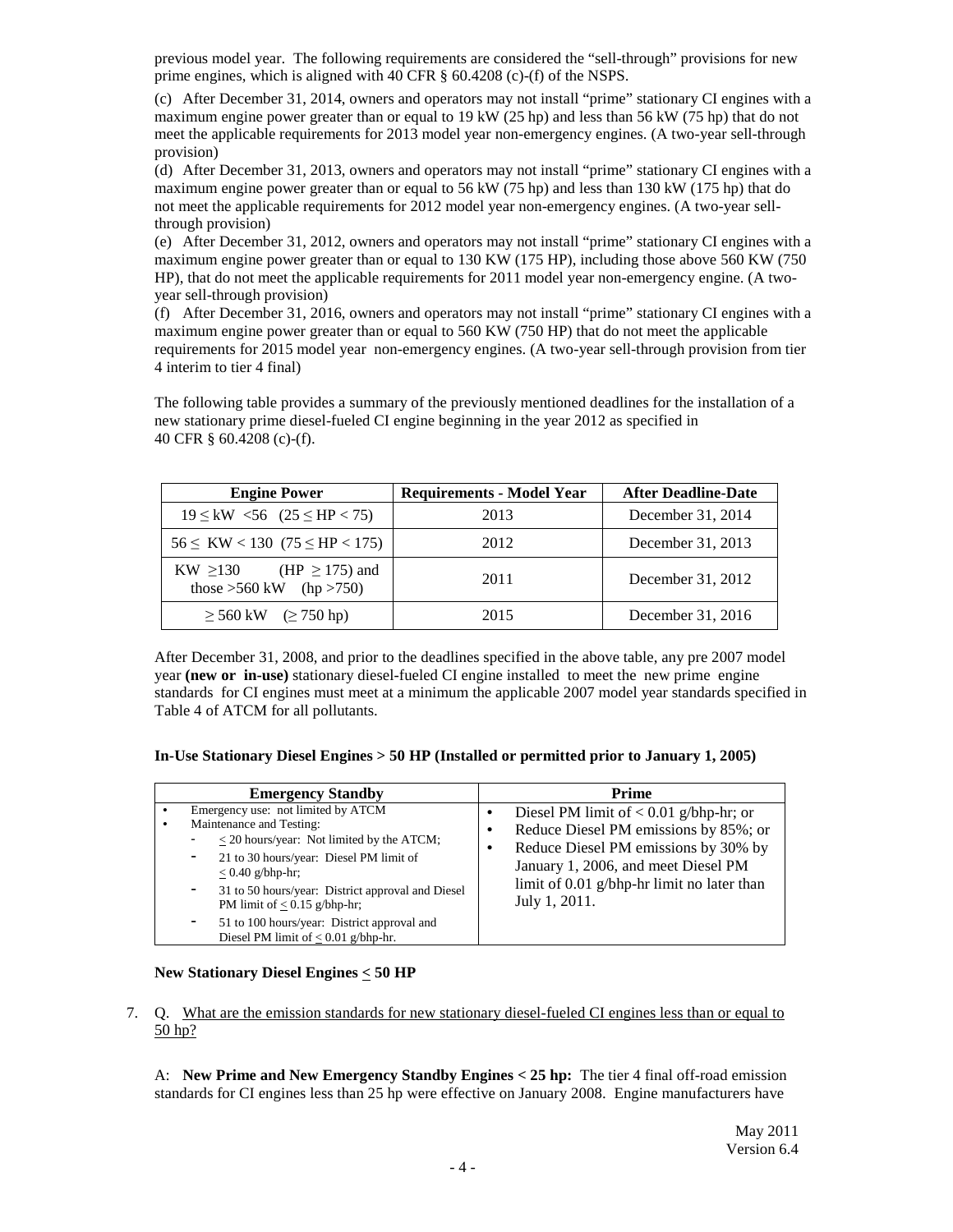indicated that aftertreatment is not necessary to meet these standards. Thus, the ATCM requires new stationary prime and new emergency standby CI engines less than 25 hp to meet these standards for all pollutants.

 **New Emergency Standby Engines greater than or equal to 25 hp but less than 50 hp**: These engines are required to meet the tier 4 interim off-road emission standards for all pollutants. Tier 4 final is not required because aftertreatment is necessary to meet the 0.02 g/bhp-hr PM emission standard.

 **New Direct-Drive Fire Pump Engines:** The NSPS contains specific emission standards for new stationary fire pump CI engines with a maximum hp less than or equal to 50 hp. The 2010 amendments to the ATCM harmonized the ATCM requirements for direct-drive fire pump CI engines with the NSPS. The standards are summarized in the following table.

| <b>Maximum</b><br><b>Engine Power</b> | <b>Model Year (s)</b> | <b>PM</b>          | $NMHC+NOx$     | CO <sub>1</sub> |
|---------------------------------------|-----------------------|--------------------|----------------|-----------------|
| $kW < 8$ (hp $< 11$ )                 | 2010 and earlier      | $1.0 \quad (0.75)$ | $10.5$ $(7.8)$ | 8.0(6.0)        |
|                                       | $2011+$               | 0.40(0.30)         | 7.5(5.6)       | .               |
| 8 < kW < 19                           | 2010 and earlier      | 0.80(0.60)         | 9.5(7.1)       | 6.6(4.9)        |
| $(11 \le hp < 25)$                    | $2011+$               | 0.40(0.30)         | 7.5(5.6)       | .               |
| 19< kW < 37                           | 2010 and earlier      | 0.80(0.60)         | 9.5(7.1)       | 5.5(4.1)        |
| $(25 \le hp < 50)$                    | $2011+$               | 0.30(0.22)         | 7.5(5.6)       | .               |

8. Q: How does the ATCM address Demand Response Program engines, engines located near schools, and engines located in remote areas?

 contractual agreement between an engine owner/operator and an electric supply company to provide load reduction during periods of peak demand in return for economic compensation or benefit. The ATCM allows emergency standby engines to participate in two specific types of DRPs: interruptible service contracts (ISCs) and the San Diego Gas and Electric Company's Rolling Reduction Blackout Program (RBRP). Both of the ISC and RBRP engines are only allowed to operate under each program if blackouts are imminent or already triggered. These engines are also subject to more stringent diesel PM emission limits and limits on the total annual hours of DRP operation. A: **DRP Programs:** DRPs are programs for reducing electrical demand. Typically there is a

 **Engines Located Near Schools:** The ATCM restricts the operation of emergency standby diesel-fueled engines located within 500 feet of a school. These engines are **not** permitted to operate for non- emergency purposes (including operation for DRP purposes) between the hours of 7:30 am and 3:30 pm on days when school is in session, unless the engine can meet a diesel PM emission standard of 0.01 g/bhp-hr.

 **Engines Located in Remote Areas:** The ATCM gives each District the authority to delay the implementation of the ATCM's requirements for remotely located in-use prime engines until the year 2011. A remotely located engine is one that is at least one mile (1.0 miles) from the nearest receptor location. In order to qualify for the delay, the remotely located engine must also meet minimum riskbased limits.

# based limits.<br>9. Q: What are the requirements for engines enrolled in ISCs or RBRP?

 emergency standby engine (s) provided the DRP engine meets a progressively more stringent PM emissions standard when operating under an ISC or a RBRP. Basically any company enrolled in an ISC or RBRP on or after January 1, 2008, that uses its DRP engine (s) to replace electrical service interrupted because of its contractual obligation must demonstrate their DRP engines meet a 0.01 g/bhp-hr diesel PM standard. However, for RBRP companies the more stringent diesel PM emission standard does not apply if their initial enrollment date is prior to January 1, 2008. In contrast, the initial enrollment date is not relevant to companies enrolled in an ISC. Any company enrolled in an ISC on or after January 1, 2008, that uses its DRP engine (s) to replace electrical service interrupted by its contractual obligation must A: The ATCM allows companies enrolled in either an ISC or RBRP to use their diesel-fueled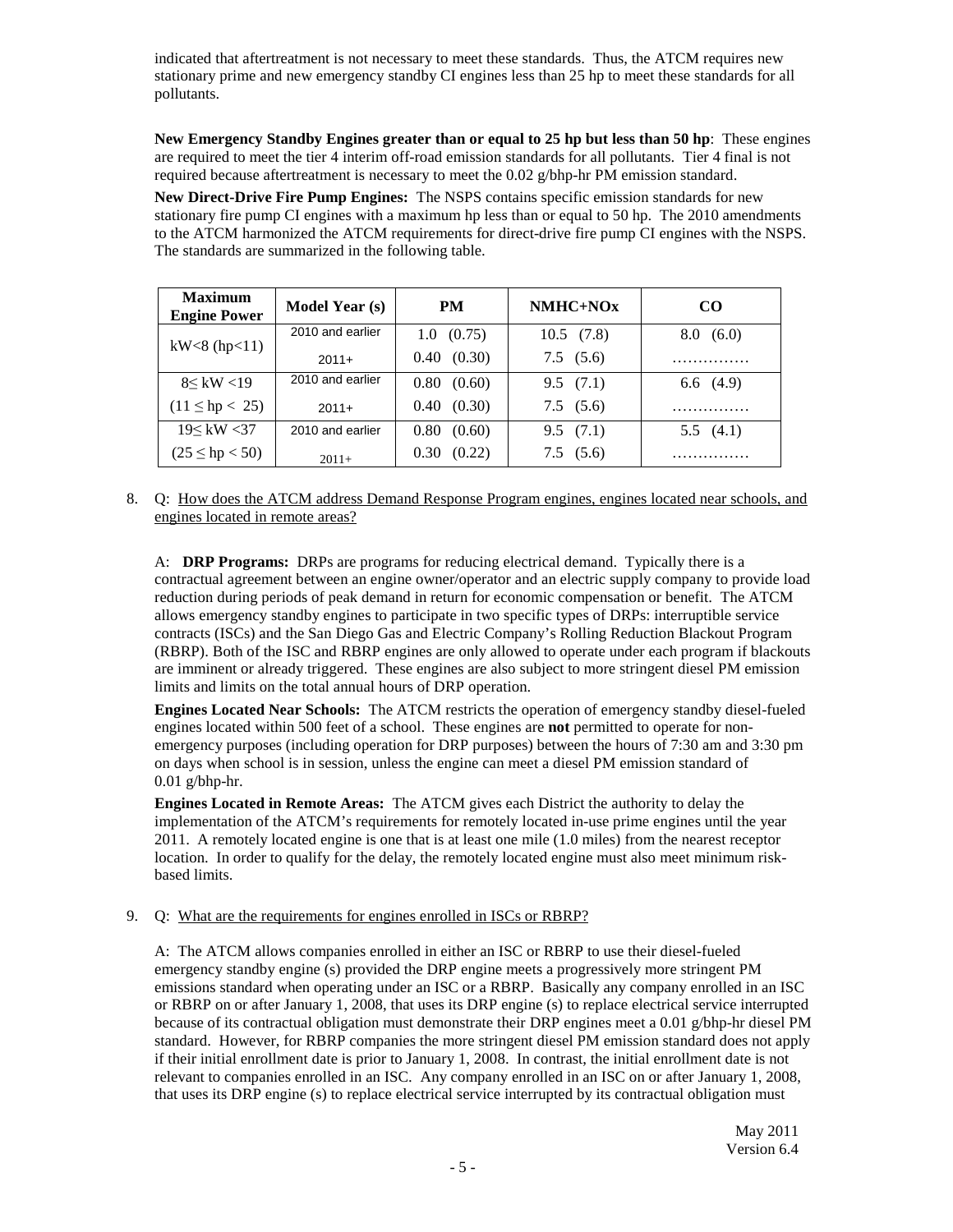demonstrate their DRP engine (s) must meet a 0.01 g/bhp-hr PM emission standard. The applicability of the 0.01 g/bhp-hr diesel PM emission standard is determined by the definition of "enrolled" in the ATCM. This definition was designed to have different meanings depending on which DRP a company is enrolled in. An advisory was sent to California Air Pollution Control or Executive Officer's alerting them of the impending compliance date that explained the requirements as it applies to emergency standby engines used in response to their ISC or RBRP obligation. The following website provides a link to the Advisory sent to California Air Pollution Control or Executive Officer explaining the January 1, 2008, compliance date for stationary diesel engines enrolled in a DRP: [http://www.arb.ca.gov/diesel/statport.htm.](http://www.arb.ca.gov/diesel/statport.htm)

### **Compliance**

10. Q: How are owners and operators of stationary diesel engines used in Demand Response Programs to demonstrate compliance?

 standards defined in, section 93115.6 (c) *Operating Requirements and Emission Standards for New and In-Use Emergency Standby Diesel-Fueled CI Engines (>50 hp) Used in Demand Response Programs (DRP Engines).* Emissions data should be provided in accordance with the provisions of section [93115.13](https://93115.13) ATCM for Stationary CI Engines – Compliance Demonstration A: Owners and operators <u>are t</u>o submit emissions data as necessary, to show compliance with emission

11. Q: For in-use emergency standby engines that comply with the ATCM by simply reducing their maintenance and testing hours to below 20 hours per year, is January 1, 2006, the first day you must record data?

 A. No. The ATCM requires that a monthly log of usage information relating to the use of emergency standby engines be recorded starting on January 1, 2005. (see section [93115.10](https://93115.10) (g) Reporting Requirements for Emergency Standby Engines)

12. Q: When will Districts begin enforcing the 20 hour-per-year limit?

 specifics of their local ATCM-based rules and permitting programs, Districts may elect to enforce the hour limit prior to January 1, 2006. Both ARB staff and the Districts agree that the enforcement of the 20 hour per year limit should begin no later than January 1, 2007. (Note that the term "year" is meant to reflect a twelve-month period as defined by the district for compliance purposes. Depending on the district, it can mean calendar year, fiscal year, or a rolling twelve-month period.) A. The ATCM requires that owners be in compliance by January 1, 2006. However, depending on the

13. Q: Will "post-control" testing be adequate to demonstrate compliance if a non-certified control device is installed?

 A: If an owner or operator installs a control device that has not been evaluated through the ARB's Verification Procedure (see [http://www.arb.ca.gov/diesel/verdev/home/home.htm\)](http://www.arb.ca.gov/diesel/verdev/home/home.htm), the owner can show compliance with the ATCM's emission limits (e.g. 0.15 g/bhp-hr diesel PM limit) by source testing the engine after the control has been installed. Source testing should be conducted in accordance with the applicable requirements of section [93115.14](https://93115.14) - *Test Methods*. If compliance is with a percent reduction (e.g., 85% reduction of diesel PM emissions from baseline levels) then baseline, or "pre-control" testing may also be required.

14. Q: If a "certified" device is installed will compliance testing be required or can parameters be monitored to determine compliance?

 with the requirements of the ATCM. The ATCM only specifies the requirements for initial compliance. It is left to each District to determine the best approach for ensuring on-going compliance. The "certification" the commenter is referring to is actually correctly termed "verification" and is in reference to the verification of emission reduction claims in accordance with the ARB's Verification Procedure (see <u>http://www.arb.ca.gov/diesel/verdev/home/home.htm</u>).<br>May 2011 A: Yes, parameter monitoring is an option a District can pursue to demonstrate ongoing compliance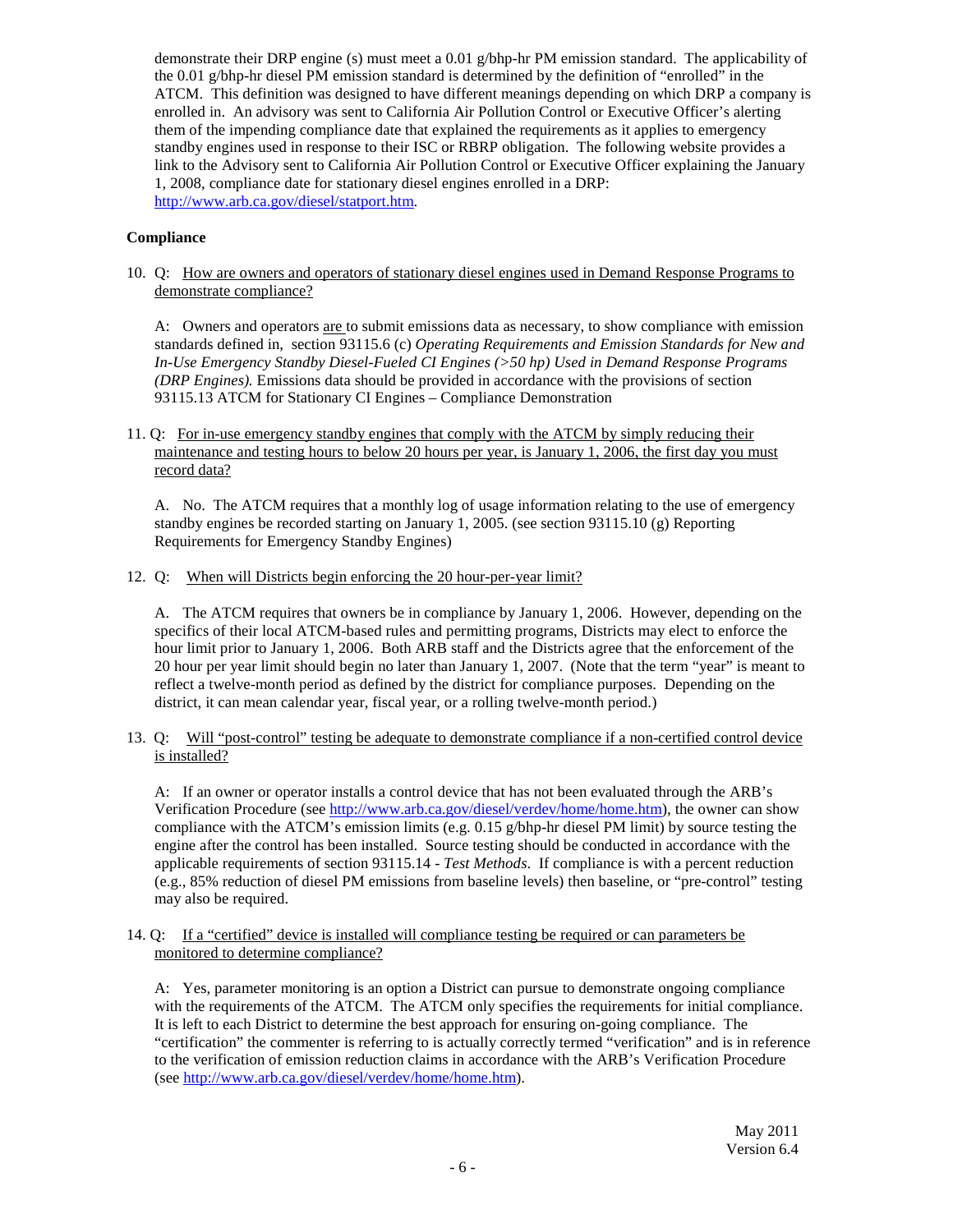15. Q: Does the ATCM provide alternatives to demonstrate compliance to meet the 0.01 g/bhp-hr diesel PM emission standard besides source testing?

 compliance options to demonstrate compliance to the 0.01 g/bhp-hr diesel PM emission standard of sections 93115.6 through 93115.9. The alternative compliance strategies are intended to recognize that a certified engine that emits no more than 0.15 g/bhp-hr of diesel PM in combination with an emission control strategy that achieves at least 85 % reduction in PM essentially meets the 0.01 g/bhp-hr diesel- PM without the need to confirm exact compliance through additional source testing. Never the less, the air district that issues the permit to operate has the final authority in determining compliance to any emission standard or operating requirement of the ATCM, which may include source tests to demonstrate A: Yes, section [93115.13](https://93115.13) (f) is included in the ATCM to provide owners or operators with alternative compliance.

16. Q: How often will an owner be required to source test a diesel engine to show ongoing compliance with the requirements of the ATCM?

 discretion to determine the appropriate approach for ensuring on-going compliance with the ATCM emission standards. ARB staff anticipates that most emergency standby engines will comply with the ATCM by limiting their maintenance and testing annual hours of operation to less than 20. For these owners, no emission testing is required. For those owners that must show on-going compliance with an emission standard, ARB recommends that District's use parameter monitoring (e.g. exhaust temperature, backpressure, exhaust opacity) as a screen in determining which owners would be required to source test to show compliance. The operating ranges of the parameters would be engine and control equipment specific. For example, to ensure the proper operation of the CleanAir Systems PERMIT™ diesel particulate filter, the engine's exhaust temperature must be at or above 300° Celsius for 30 percent of operating time or two hours, whichever is longer. (For a complete list of operating criteria for the PERMIT DPF go to [http://www.arb.ca.gov/diesel/verdev/verifiedtechnologies/stationary.htm\)](http://www.arb.ca.gov/diesel/verdev/verifiedtechnologies/stationary.htm). A: The ATCM does not establish ongoing compliance testing requirements. It is left to each District's

### **Emission Standards**

17. Q: Is it an oversimplification to state that either an emergency standby diesel engine meets the diesel PM standards in subsection 93115.6 (b)(3)(A) the diesel PM standards and operating requirements for inuse emergency standby engines, with Verified Emission Controls or the engine is subject to the additional standards in subsection 93115.6 (b)(3)(B) the HC, NOx, NMHC+NOx, and CO standards? In other words, can an engine meet one of subsection 93115.6 (b)(3)(A) standards inherently as manufactured without an "emission control strategy" and thereby not trigger the "additional standards"?

 A: Yes, an engine that is subject to the diesel PM standard in subsection 93115.6 (b)(3)(A), that can meet the diesel PM standard without the addition of emission control equipment, or meets it through the installation of Verified control equipment (see [http://www.arb.ca.gov/diesel/verdev/home/home.htm\)](http://www.arb.ca.gov/diesel/verdev/home/home.htm) for information on the Verification Procedure) is not subject to the additional standards defined in subsection 93115.6 (b)(3)(B). The primary purpose of the additional standards is to prevent the increase of non- diesel PM emissions resulting from the installation of diesel PM control equipment not verified through the Verification Procedure.

### 18. Q: If I wanted to take an existing stationary in-use engine and test it to show compliance with the appropriate Off-Road Standards what would that entail?

 methods identified in section [93115.14](https://93115.14) - Test Methods, or an alternative method approved by the District. The identified test methods require the weighted test results for each pollutant (NOx, HC, NMHC+NOx, and CO) to be compared to the appropriate exhaust certification standard. The exhaust certification standards can be found in Title 13, California Code of Regulations Section (13 CCR) Section 2423, Table 1 (see [http://ccr.oal.ca.gov\)](http://ccr.oal.ca.gov). A: You would test the engine in accordance with the appropriate ISO 8178-4 test cycle, using one of the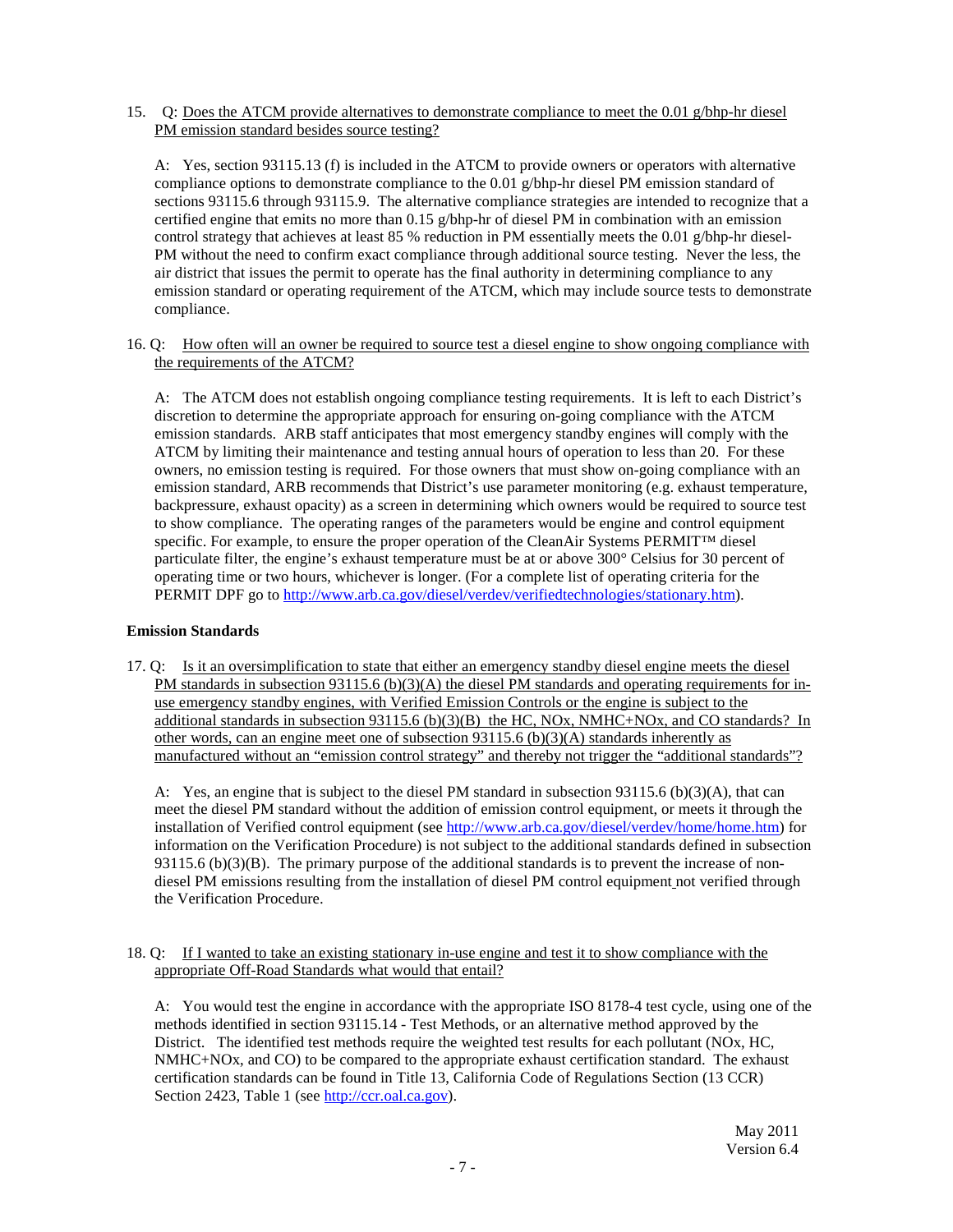### **Exemptions**

 19. Q: Exemption section 93115.3 (n) applies to in-use direct-drive fire pump engines. Does it only apply to fire pumps that provide water to sprinkler systems in buildings?

 A: No. Exemption section 93115.3 (n) applies to any direct drive fire pump that is used *solely* to pressurize a fire suppression system and operated the number of hours necessary to comply with the inspection, maintenance, and testing requirements of NFPA 25. ARB's intention in establishing the exemption in section 93115.3 (n) was to exempt in-use direct-drive fire pump assemblies that are operated only the number of hours necessary to comply with NFPA 25. Initially, we thought the only in- use fire-pump assemblies complying with NFPA 25 were located in buildings to pressurize sprinkler systems. WSPA and POTW's have come to us stating that they have in-use direct-drive pumps that are used solely for fire-suppression and are operated in accordance with NFPA 25. Our direction to them was that if they are used solely for fire suppression and are operated in accordance with NFPA 25, then they too would qualify for the exemption. However, if they are called into service for reasons other than fire suppression, i.e., POTW pumps that pressurize water lines due to a pipe break, they would not qualify for this exemption.

- 20. Q: Where can copies of the National Fire Protection Association (NFPA) Standards be found?
	- A: NFPA Standards can be purchased through the following website: [http://www.nfpa.org/index.asp.](http://www.nfpa.org/index.asp)
- 21. Q: Can ARB provide assistance in identifying specific engines that may have been exempt by District Rules?

 A: Unfortunately, no. Our current workload and limited resources does not allow us to take on such a task.

22. Q: When new, more stringent emission standards become effective, engine wholesalers and dealers within California can be left with an inventory of potentially non-compliant stock engines. Currently, wholesalers cannot return these engines to the manufacturer or sell them outside their sales territory. These engines represent a potentially significant financial loss to California wholesalers and dealers. Does the ATCM provide a limited time period that these prior-year engines may be sold, i.e., a "sell-through" provision?

 A: The ATCM provides a limited exemption to ensure a smooth transition to new, more stringent emission standards for new prime engines only. The answer in question #6 for new prime engines greater than 50 hp contains the deadlines for installing an engine from a previous model year, and the model year requirements that must be met by a engine installed after the deadline date. The time periods begin when the new tiered standards (based on hp and model year) are in effect and end (deadline) on the date specified in the applicable subparts.

### **Fuel**

 23. Q: Can ARB confirm that whatever "CARB Diesel" is available in the marketplace is the diesel fuel (not including alternative fuels) allowed for use by new and in-use engines after January 1, 2006?

 A: The commenter is correct in assuming that ATCM-compliant CARB diesel is the formulation of CARB diesel available in the marketplace at the time of purchase. New engines and in-use prime engines are allowed to use diesel fuels that meet the definition of CARB Diesel at the time of purchase. In-use emergency standby engines are required to add only diesel fuels that meet the definition of CARB diesel at the time of purchase.

24. Q: What can be done in the field to determine if the diesel fuel qualifies as CARB diesel?

 A: Two approaches can be used to enforce the fuel requirement. One is to review fuel purchase records that account for all fuel used in the engine and all fuel purchased for use in the engine. These records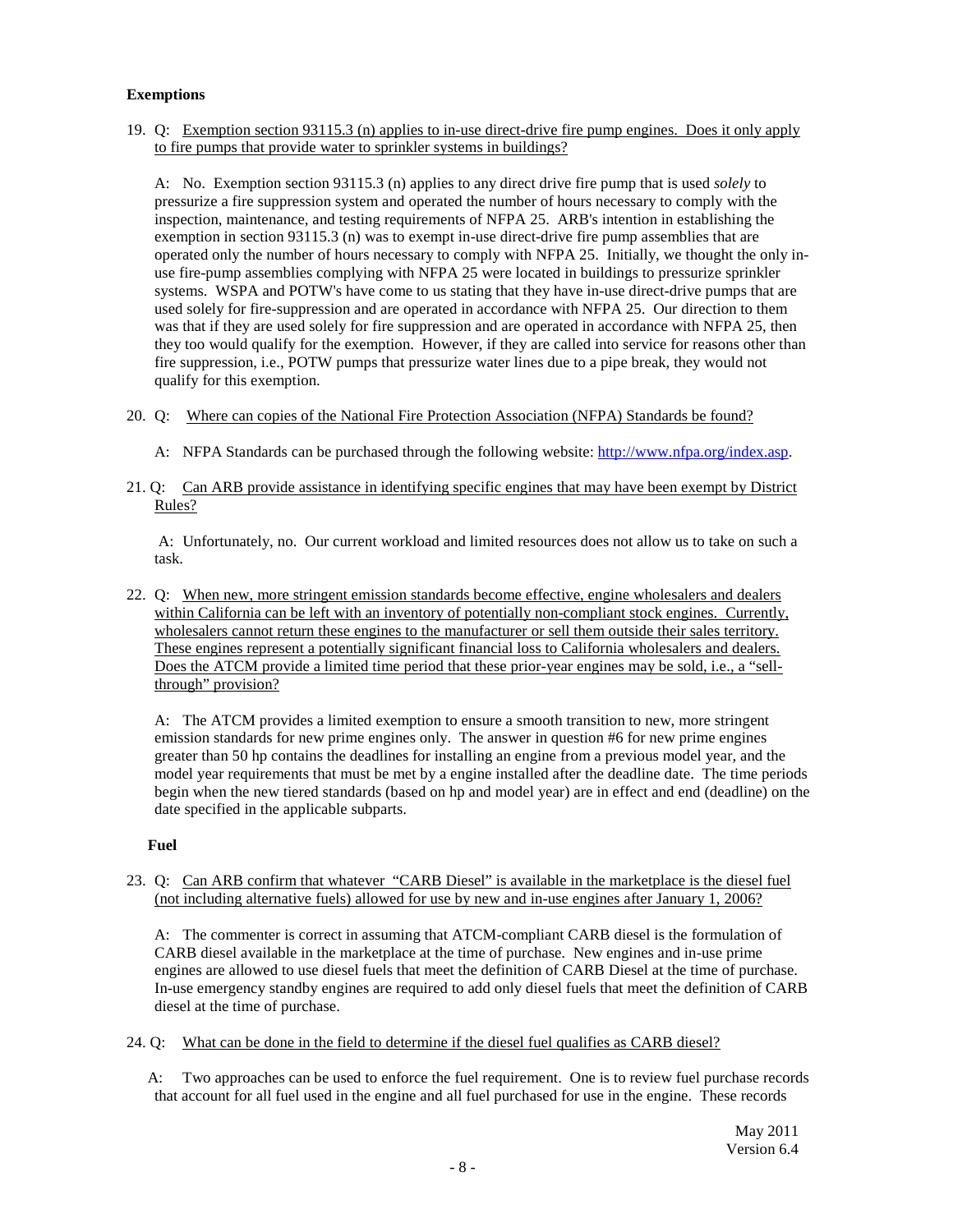must identify the fuel as CARB diesel. The other is to pull a sample of the fuel from the fuel tank and test it to determine if it meets the specifications of CARB diesel (see <http://www.arb.ca.gov/testmeth/slb/fuel.htm> for Test Methods for Determining Parameters of Diesel).

25. Q: The ATCM does not recognize that the refueling practices for emergency standby engines, which are based upon need and can vary from engine to engine, are significantly different than those for prime engines, which are typically fueled on regular schedules. Emergency standby CI engines may also be refueled from a centralized location that delivers varying quantities of complying CARB diesel fuel to multiple engines at different locations. An additional concern is the records or logs of fuel deliveries and subsequent disbursement to emergency standby engines may be handled at a central location or an offsite location. How can owners/operators in these situations demonstrate compliance with the ATCM fuel requirements for emergency standby engines?

 A: The ARB staff understands these impracticalities, and did not intend to require facilities to keep individual engine fuel purchase records for emergency standby engines. To address these concerns, the ARB approved amendments to the ATCM in November 2006 that modified the fuel reporting requirements in section 9315.10 (g)(G) to clearly state the owner/operator shall document the use of CARB diesel fuel or any fuel other than CARB diesel through the retention of fuel purchase records indicating that the fuel purchased and/or added to an emergency standby engine or to any fuel tank directly attached to an emergency standby engine meets the fuel requirements of the ATCM. In addition, the requirement to retain fuel purchase records only on-site was amended to allow retention of these records at an offsite central location within California.

 26. Q: Can B-20 (a 20% biodiesel and 80% CARB diesel blend) be marketed and sold in California as CARB Diesel?

 specifications for aromatic and sulfur content (13 CCR, sections 2281, 2282. CCR sections are found at <http://www.oal.ca.gov>/) and meet ASTM D975 for diesel fuel as required by the Division of Measurement Standards (DMS website: [http://www.cdfa.ca.gov/dms/](http://www.cdfa.ca.gov/dms)). A: Yes, it can be sold or marketed as CARB diesel fuel provided the biodiesel blend meets CARB

27. Q: Leurrently operate a stationary diesel-fueled engine on a 100% non-diesel fuel (e.g. B-100). How does the stationary ATCM impact me?

 to all requirements of the ATCM. A: The ATCM allows the use of 100 % biodiesel and biodiesel blends. However, the engine is subject

### **Engine Sales**

- $28.0:$  engine standards? If an owner sells an engine for salvage is the owner responsible for the engine complying with new
	- A: No. The new engine standards apply only engines sold *for use* in California.
- 29. Q: Would an engine that is sold to a rental operation be considered a portable engine?

 operated as a stationary engine, i.e., operated for over 12 consecutive months and remains at one location at the facility for the 12 month period, then that engine would be subject to the requirements of the ATCM. If it is rented as a portable engine, i.e., rented to more than one facility during a 12 month period, it would not meet the definition of a stationary engine and would be considered portable. A: It depends on how it is ultimately used. For example, if a gen-set is rented by a facility and is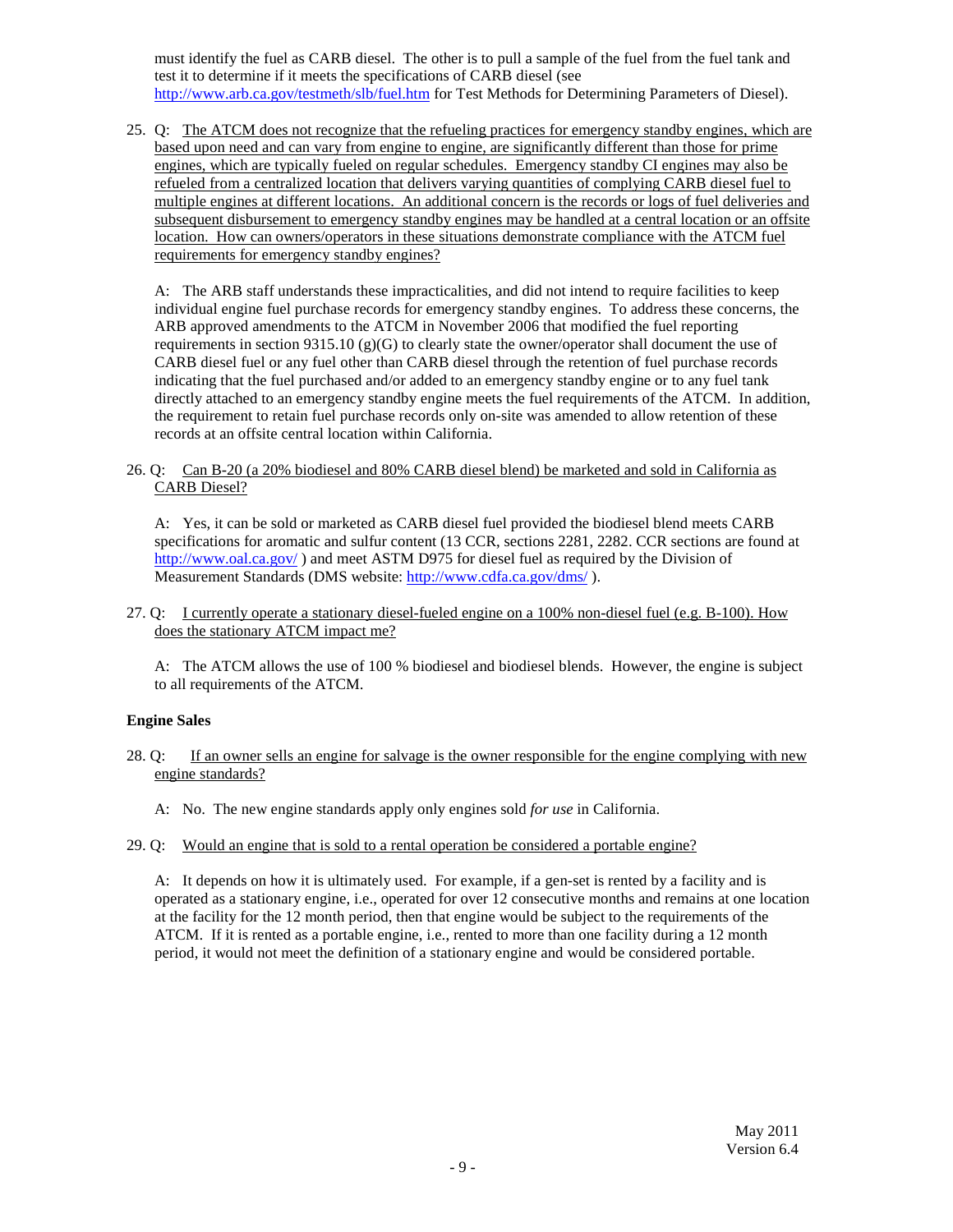30. Q: If an ATCM-compliant engine that is greater than 50 hp and currently meets the in-use engine requirements is moved from California to another state and operated in that state, and then moved back to California to operate again as a stationary engine, is the owner now required to meet the new engine standards upon re-installation at a California facility?

 above scenario is required to meet the new engine standards upon re-installation at the old California facility or installation at a new California facility. A: Yes. A new engine is one that is installed at a facility after January 1, 2005. The engine in the

### **Portable versus Stationary**

31. Q: Is a portable engine that remains at one facility for more than 12 months subject to the requirements of the stationary engine ATCM?

 A: It is only considered stationary if it remains in one location (or footprint) at the facility for more than 12 months. However, deliberate circumvention of the stationary ATCM requirements by moving an engine is not allowed. As such, a portable engine that is moved within a facility for the sole purpose of avoiding the stationary engine requirements is subject to district enforcement action. Defining when movement of an engine is considered by the District as circumvention, and when it is not, can be less than obvious. Some districts have addressed this issue by requiring owners to define the "legitimate business purpose" for moving a stationary engine.

### **Reporting Requirements**

32. Q: Are there any reporting requirements for prime engines?

 A: Yes. Owners and operators of prime engines are required to submit to their District information on the engine and how it is used in accordance with the requirements of section  $93115.10$  (a)(3), and information on the control strategy that they choose to comply with in accordance with [93115.10](https://93115.10) (a)(4).

33. Q: What forms or format would ARB expect the reports on data be submitted from the Districts? When will ARB ask for these reports?

 this information is passed on to ARB shortly thereafter. A spreadsheet with all of the data fields required to be reported has been created so that facilities may submit data to districts in a standard electronic format. The current draft of this spreadsheet can be found at <http://www.arb.ca.gov./ab2588/diesel/spreadsheet.xls>. Any format that provides the required data fields may be used at the discretion of the district. A: The ATCM requires facilities to submit diesel engine information to the district by July 1, 2005, and

### 34. Q: Are there any reporting requirements for companies enrolled in an RBRP or ISC?

 owner or operator of an ISC engine to provide a complete and updated inventory for each diesel-fueled engine enrolled in their respective DRP annually to their local air district and the Executive Officer (EO) of ARB. The updated inventory must contain all the information specified in the applicable sections of the ATCM, i.e., section 93115.10.(g) or (h). This report must be submitted no later than 90 days after December  $31<sup>st</sup>$  of any given year. If the EO determines at any future date that the report is not necessary, the EO will notify the effected parties by December 31<sup>st</sup> of any given year. A: Yes. The 2010 amendments to the ATCM require the San Diego Gas and Electric Company and any

# **Test Method**

35. Q: When will a practical field test method for diesel particulate be available?

 A: ARB staff developed a research project with the objective of developing a short, relatively inexpensive test method for measuring in-use PM emissions from stationary engines in the field. This short test is based on the current Front Half CARB Method 5 sampling procedures. This method includes a modification of existing filter-based PM measurement methods. And the short test correlates with the current off-road diesel engine certification test as specified in CFR/ISO, and also correlate with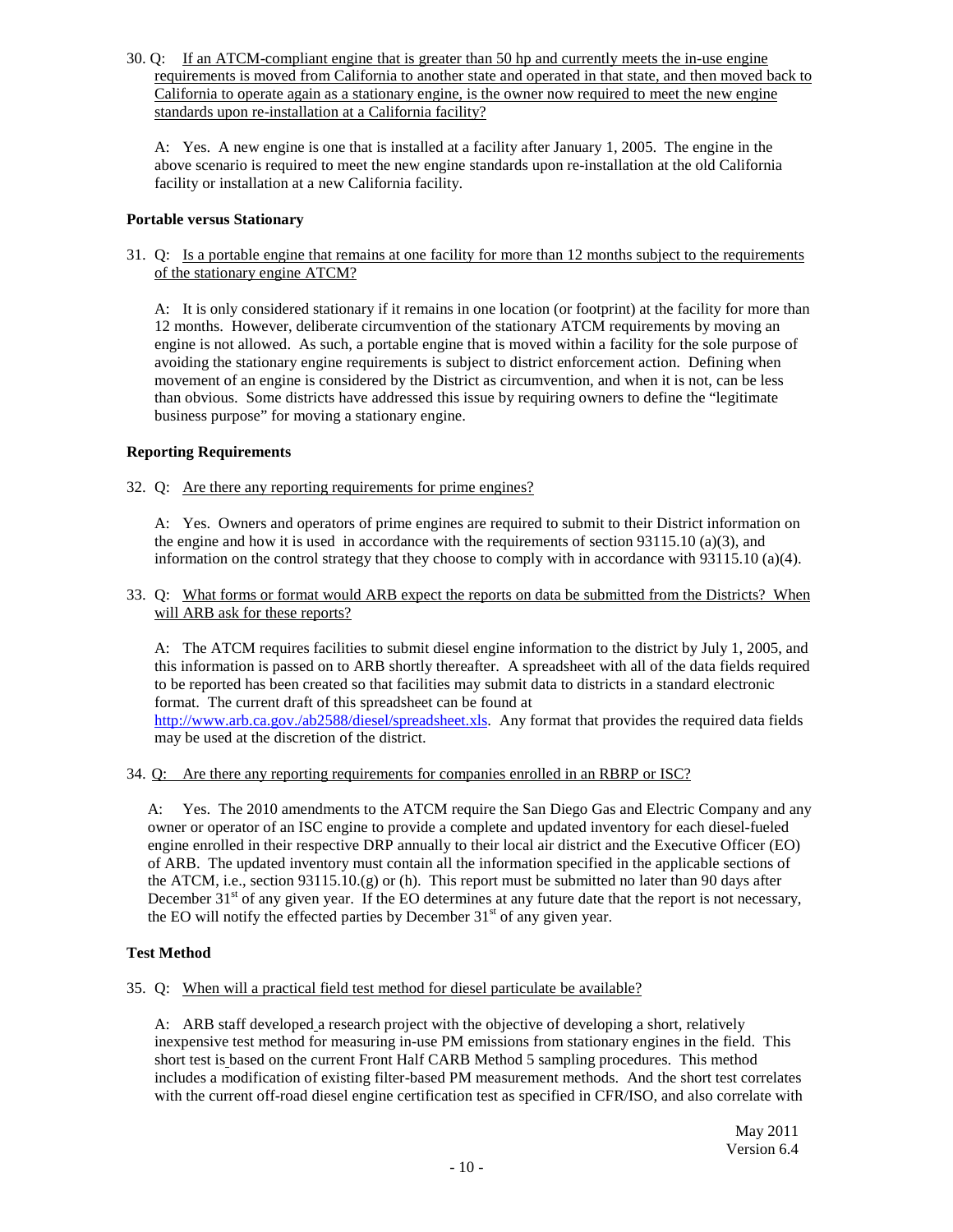variants of the Full CARB Method 5 test procedure (the Front Half Method 5 and the filter-only portion of the Front Half Method 5).

 The Final Research Report can be found at the following website location: [http://www.arb.ca.gov/diesel/documents/Method\\_5\\_Project\\_Final\\_Report\\_04\\_10\\_09.pdf](http://www.arb.ca.gov/diesel/documents/Method_5_Project_Final_Report_04_10_09.pdf).

### **Verified Emission Control Systems**

 36. Q: Where can we find a current listing of ARB's verified diesel emission control technologies for stationary engines?

 A: The detailed information such as the Executive Orders, compatible engines, and operating criteria for these technologies may be found at the following website: http://www.arb.ca.gov/diesel/verdev/vt/stationary.htm

http://www.arb.ca.gov/diesel/verdev/vt/stationary.htm<br>37. Q: Can ARB provide a list of control strategies currently in the verification procedure?

 confidentiality issues. A: ARB cannot provide a list of control strategies currently in the verification process due to

 38. Q: Can ARB provide a list of equipment approved for both 30% diesel PM emission control and 85% diesel PM emission control?

http://www.arb.ca.gov/diesel/verdev/home/home.htm. A: ARB currently provides information on all verified control technologies at the following website:

<http://www.arb.ca.gov/diesel/verdev/home/home.htm>.<br>39. Q: The term "emission control strategy" is defined in a very broad sense to include virtually any design feature of an engine that reduces emissions. Can a technology that arguably targets non-PM emissions also be an unverified strategy that triggers the additional standards?

 A: The purpose of the "Additional Standards" requirements as defined in section 93115.6 (b)(3)(B) is to guard against increases of NOx, HC, CO emissions when non-Verified diesel PM emission control strategies are employed to reduce diesel PM emissions from in-use emergency standby engines. In the example given, the in-use turbocharged engine in its current OEM configuration meets the diesel PM standard. The "Additional Standards" requirements would not be triggered since the engine was not modified.

modified.<br>If the in-use engine was modified to meet a diesel PM emission standard, the "Additional Standard" requirements would only be triggered if the emission control strategy was not Verified (for more on the Verification Procedure, go to <http://www.arb.ca.gov/diesel/verdev/home/home.htm>). The reason for this is because Verified Devices must conform to the NOx, HC, and CO requirements identified in the Verification Procedure. Non-Verified diesel PM control strategies must meet the appropriate off-road certification standard (with Tier 1 standards as a backstop), or must not increase emissions of CO, HC, or NOx by more than 10% (see section 93115.3 6 (b)(3)(B).

# **Certification Data for Stationary CI Engines**

- 40. Q. Where do I find engine certification data if it is not provided by ARB through its Off-Road Certification Database?
	- A: Engine certification data is provided by the U.S. EPA at the following link

<http://www.epa.gov/otaq/certdata.htm#largeng>

 For stationary CI engines subject to the ATCM, please click on the engine category "Non-road Large Compression Ignition (CI). This will take you to on-highway and non-road engine data by model year. Scroll to the applicable model year of your engine and open/download the applicable ZIP file, which contains data for on-highway, non-road, and stationary non-road engines.